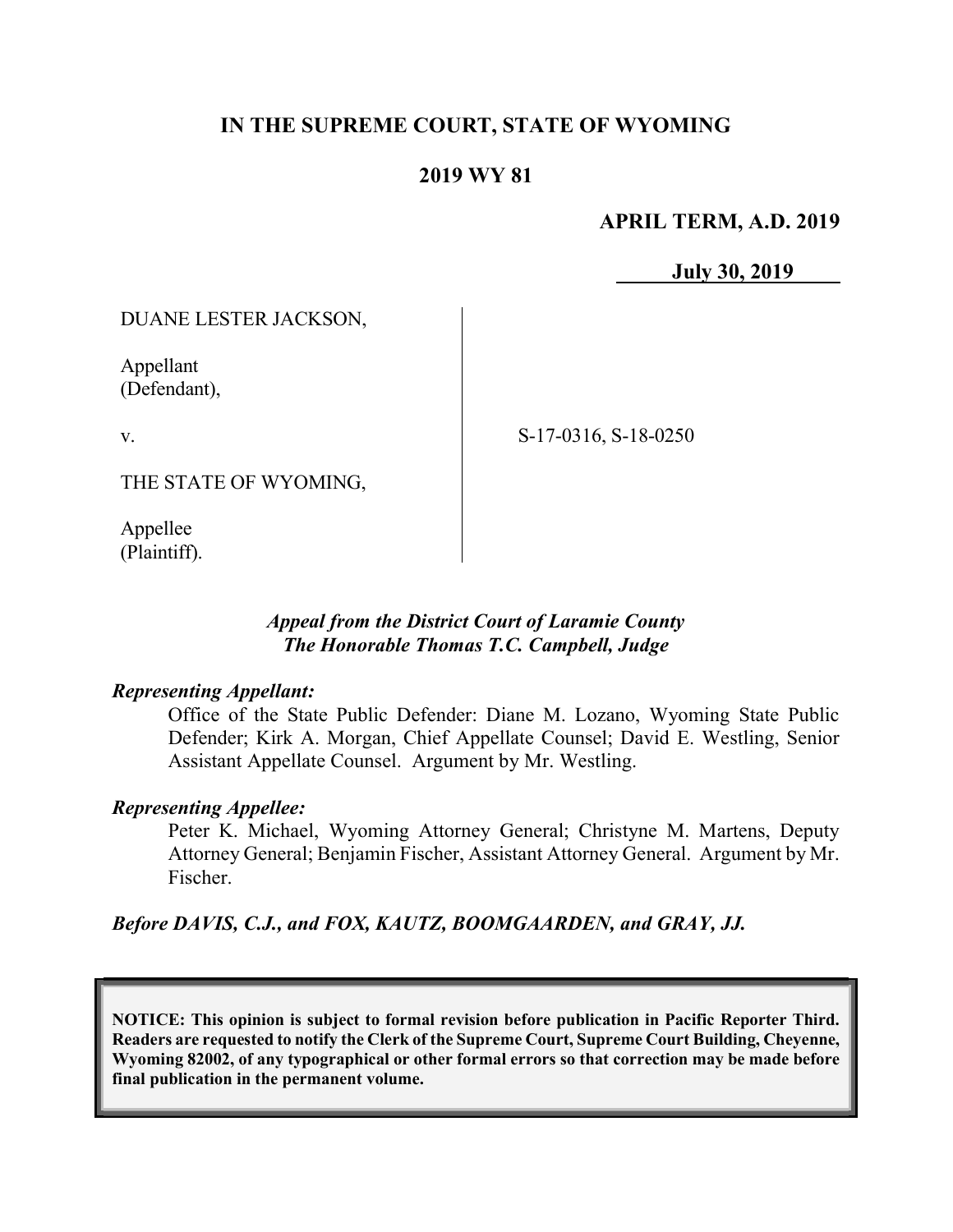#### GRAY, Justice.

[¶1] Appellant Duane Lester Jackson was charged with three counts of first-degree sexual abuse of a minor. The jury convicted Mr. Jackson on Counts I and III. It acquitted him on Count II. The district court granted a judgment of acquittal on Count III. Mr. Jackson appeals his conviction on Count I claiming reversible error because the jury instructions contained identical elements for Counts I and II with nothing to differentiate one count from the other. The verdict form also failed to distinguish between Counts I and II. We term these contentions the "Description Issue." Mr. Jackson also argues the evidence was insufficient to convict him of first-degree sexual abuse. Finally, he alleges his trial counsel was ineffective. We conclude Mr. Jackson waived review of the Description Issue claims under the invited error doctrine, the evidence adduced at trial was sufficient to convict Mr. Jackson on Count I, and Mr. Jackson's counsel was not ineffective. We affirm.

#### ISSUES

- [¶2] We rephrase the issues:
	- I. Did Mr. Jackson waive his right to appeal the jury instructions and verdict form under the invited error doctrine?
	- II. Was the evidence sufficient to convict Mr. Jackson of first-degree sexual abuse beyond a reasonable doubt on Count I?
	- III. Was Mr. Jackson denied a fair trial because of ineffective assistance of counsel?

#### **FACTS**

[¶3] A.D., a seven-year-old girl, resided in a two-bed motel room in Cheyenne, Wyoming, with her mother, sister and Mr. Jackson. A.D. confided in her grandmother that Mr. Jackson had sexually abused her more than once. Her grandparents reported these allegations to law enforcement, and an investigation was opened. The State charged Mr. Jackson with three felony counts of First-Degree Sexual Abuse of a Minor in violation of Wyo. Stat. Ann.  $\S$  6-2-314(a)(i) and (c). The Information described the three counts identically, without distinguishing facts. At trial, however, A.D. testified to three separate incidents of sexual intrusion: the first occurred on the bed; the second took place in the bathroom; and the third was digital penetration as opposed to sexual intercourse.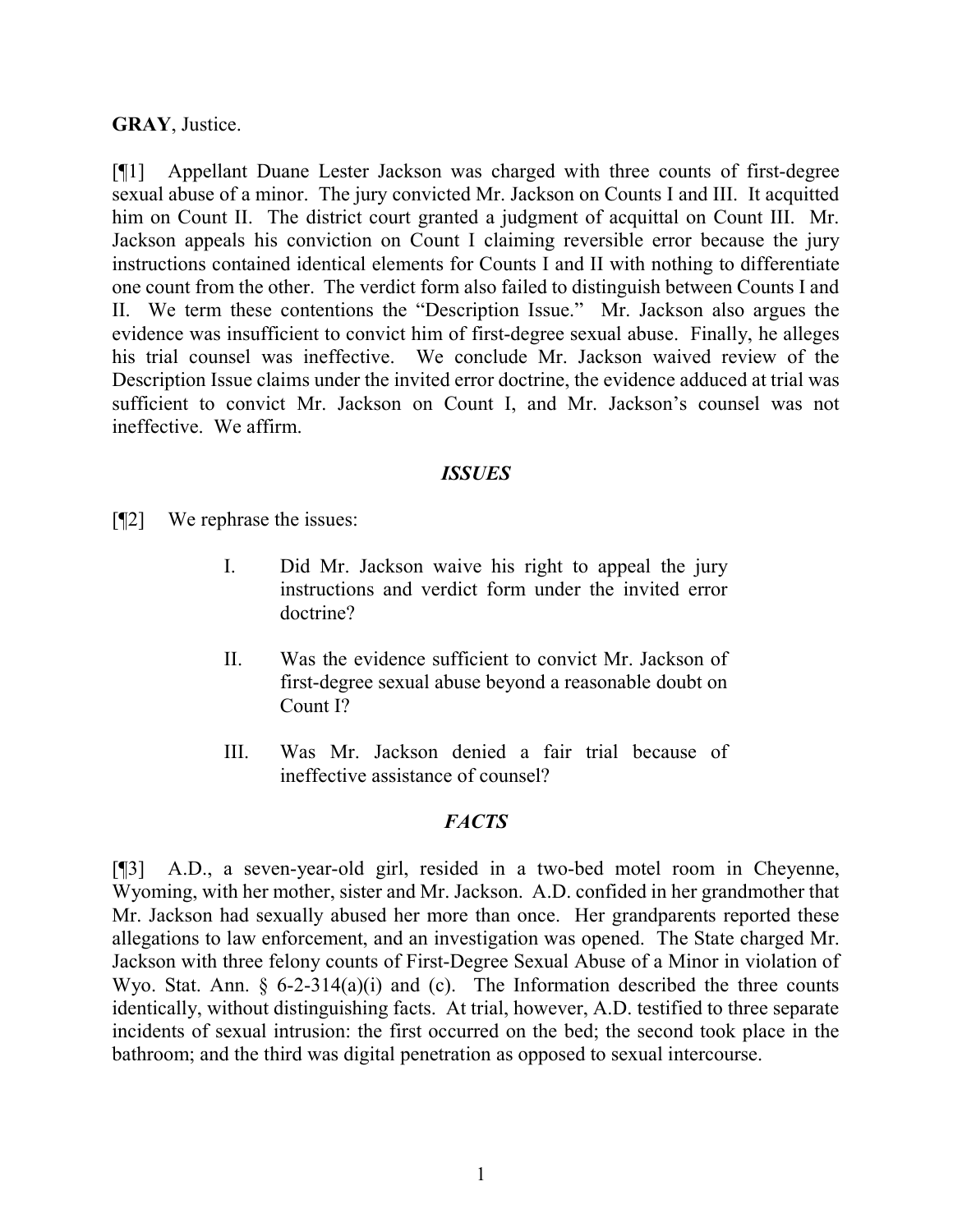[¶4] At the close of the State's evidence, the district court commented on distinguishing the occurrences:

> THE COURT: . . . [E]ven if you take the victim's evidence sort of situationally, there is an incident on the bed, incident in the bathroom, that's two, but in what period of time and when? Those are very troubling, but, of course, the Wyoming Supreme Court has not put that burden on the State, and if it occurred one, two or more times in an identifiable time period, and here, you know, it seems identifiable, you know, I can't cut it out for that reason, I guess.

The parties initially agreed to the jury instructions at the jury instruction conference. However, Mr. Jackson's counsel objected to the verdict form, arguing that under *Heywood* v. State, 2007 WY 149, 170 P.3d 1227 (Wyo. 2007) (abrogated on alternate grounds by Granzer v. State, 2008 WY 118, 193 P.3d 266 (Wyo. 2008)), the verdict form was unacceptably vague:

> [DEFENSE COUNSEL]: . . . [W]e're running into the similar issue that they had in Heywood v. State, where how is the jury going to tell what the conduct was that he's actually being convicted of? There is no indication of what his conduct was in the verdict form that they would find him guilty of, which leads to confusion as to what he was actually convicted of. So I think that needs to be spelled out, what the allegation is, or what conduct actually constitutes the crime so that we know what they think happened.

Counsel explained, "I don't know what . . . the allegations actually are," and then suggested that the vague descriptions of the underlying counts "need[ed] to be addressed in this verdict form."

[¶5] The district court expressed concern that adding additional language to the verdict form might "supply[] an allegation" that the State did not raise, but directed the parties to revise the verdict form and present amendments to the district court for consideration the next day. Before the jury instruction conference ended, the State proposed a different remedy—amending the jury instructions to include more detail as to the time and place of each count rather than changing the verdict form. Defense counsel renewed its objection, again citing *Heywood*, arguing additional specificity was needed in the verdict form:

> [DEFENSE COUNSEL]: ... My recollection of *Heywood* was they wanted that in the verdict form, and the reasoning there was they didn't want to be amending the Information, but I'm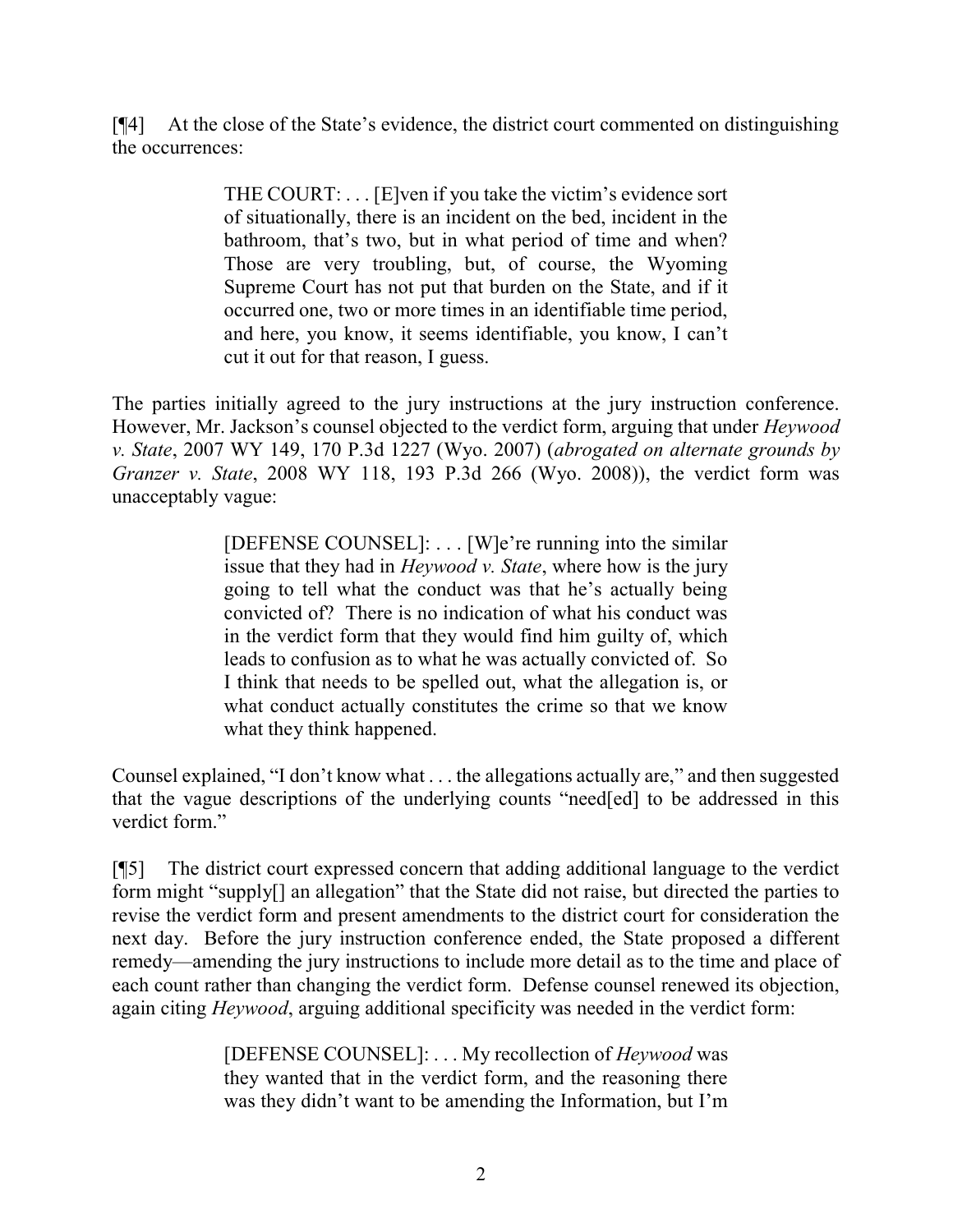not sure putting it in the instructions would really be amending the Information, so I guess if I could hold off on my argument there and I'll do some more research.

The district court again directed the parties to come to agreed upon language, "either in the verdict form or in the elements instruction," by the start of trial the next day. If the parties could not agree whether the defining language should be inserted in the jury instructions or in the verdict form, the district court instructed them to send separate versions "of the elements or verdict or whatever," and stated it would rule on competing versions at the start of the third day of trial.

[¶6] The parties were not able to agree on revised instructions, and each submitted separate jury instructions to the district court.<sup>1</sup> Neither submitted an alternate verdict form. The State then informed the court it agreed with the Defendant's jury instructions. The district court noted the defense counsel's proffered instructions "say the same thing [as the State's proposed instructions] but don't identify a location . . . ." The verdict form was not discussed further.

[¶7] The district court sentenced Mr. Jackson to a term of not less than twenty-five years in prison on Count I. Mr. Jackson timely appeals.

# DISCUSSION

# I. Did Mr. Jackson waive his right to appeal the jury instructions and verdict form under the invited error doctrine?

[¶8] Mr. Jackson argues the Description Issue—in Instructions 8 and 9 and in the verdict form—constitutes reversible error because it is not possible to determine the specific conduct that formed the basis for conviction under Count I. The State counters Mr. Jackson waived the Description Issue under the invited error doctrine because he proffered the instructions, and the doctrine applies equally to the verdict form.

# A. Standard of Review

[¶9] "The doctrine of invited error prohibits a party from raising on appeal alleged trial court errors that were induced by that party's actions." Toth v. State, 2015 WY 86A, 145, 353 P.3d 696, 710 (Wyo. 2015) (quoting McIntosh v. State ex rel. Wyo. Workers' Safety & Comp. Div., 2013 WY 135, ¶ 54, 311 P.3d 608, 621 (Wyo. 2013)). We apply the invited error doctrine instead of plain error when a party has affirmatively waived a right or objection. Id. As explained by the Supreme Court in United States v. Olano:

 $\overline{a}$  $<sup>1</sup>$  The written proposals are not in the record, but the record is clear on the events that followed.</sup>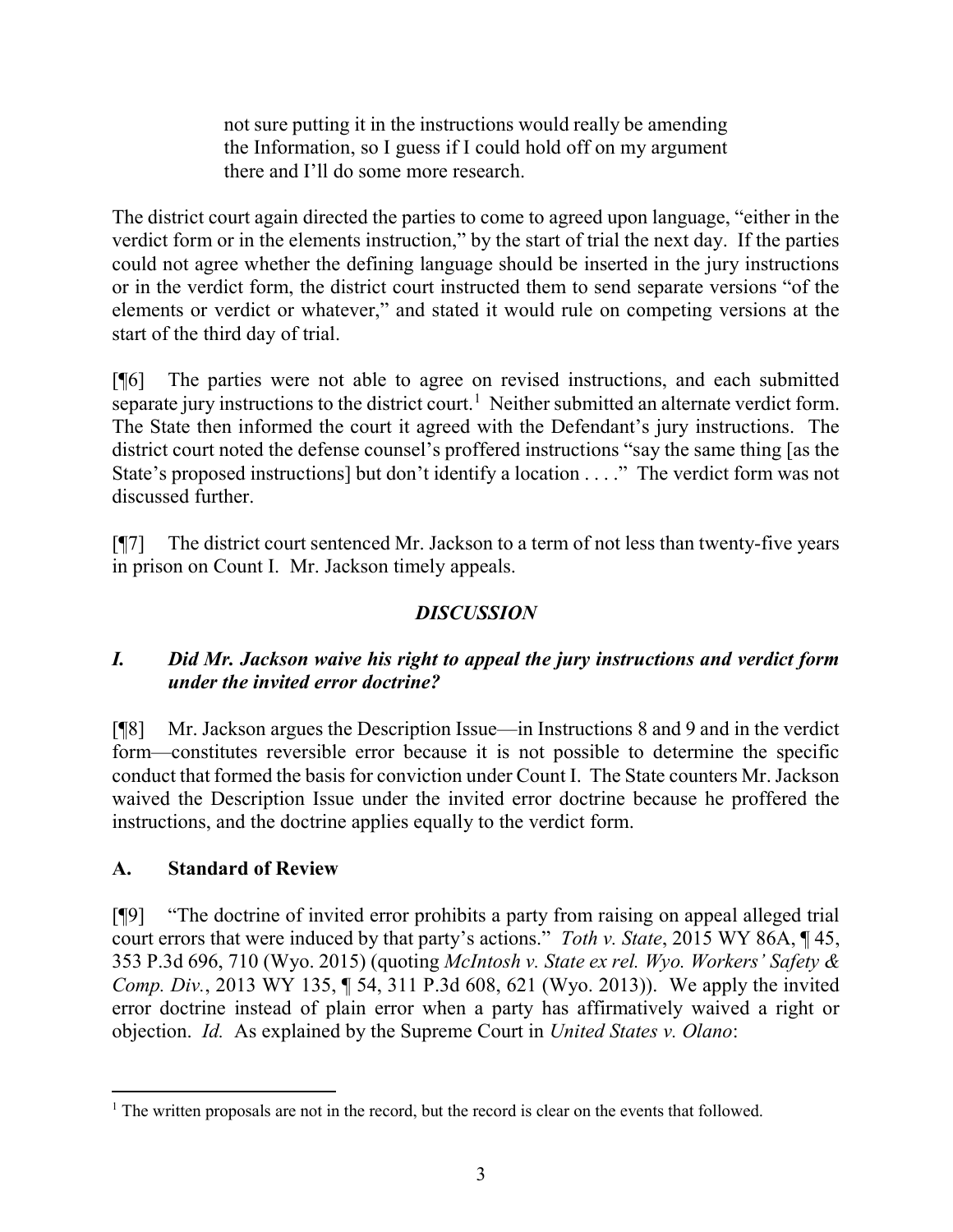Waiver is different from forfeiture. Whereas forfeiture is the failure to make the timely assertion of a right, waiver is the "intentional relinquishment or abandonment of a known right." Whether a particular right is waivable; whether the defendant must participate personally in the waiver; whether certain procedures are required for waiver; and whether the defendant's choice must be particularly informed or voluntary, all depend on the right at stake.

United States v. Olano, 507 U.S. 725, 733, 113 S. Ct. 1770, 1777, 123 L. Ed. 2d 508 (1993) (citations omitted). A party waives a right when he "knowingly and intelligently relinquishe<sup>[s]"</sup> it, rather than "merely fail<sup>[s]</sup> to preserve" it. *Toth*,  $\P$  45, 353 P.3d at 710 (quoting United States v. Cornelius, 696 F.3d 1307, 1319 (10th Cir. 2012)).

[¶10] A defendant who waives his right to specific jury instructions or a verdict form will be denied review under the invited error doctrine. See Nunamaker v. State, 2017 WY 100, ¶¶ 8, 10, 401 P.3d 863, 866 (Wyo. 2017) (no review where waiver of jury instruction, but review under plain error for forfeiture of jury instruction); *Vaught v. State*, 2016 WY 7, ¶ 34, 366 P.3d 512, 520 (Wyo. 2016) (no review where waiver of jury instruction, but review under plain error for forfeiture of jury instruction); *Bromley v. State*, 2007 WY 20, ¶ 35, 150 P.3d 1202, 1213 (Wyo. 2007) (no review where waiver of jury instruction); United States v. Jereb, 882 F.3d 1325, 1341 (10th Cir. 2018) (no review where waiver of jury instruction); Cornelius, 696 F.3d at 1319 (no review where waiver of jury instruction). We have in the past reviewed invited errors under limited circumstances where the issue is "necessarily prejudicial." Toth,  $\P$  45, 353 P.3d at 710 (quoting Snow v. State, 2009 WY 117, ¶ 26, 216 P.3d 505, 513 (Wyo. 2009)); see also Mickelson v. State, 2008 WY 29, ¶¶ 10, 13, 178 P.3d 1080, 1083–84 (Wyo. 2008). In Toth, however, we held a waiver that rises to the level of invited error will not be reviewed on appeal, regardless of whether the jury instructions were necessarily prejudicial. "[Mr. Toth] waived his right to appellate review. Under such circumstances, the alleged error is not reviewable and we do not reach the question of whether Mr. Toth was necessarily prejudiced." Toth,  $\P$  47, 353 P.3d at 711. In Nunamaker, we explicitly clarified that we will not review a waived error:

> In *Vaught*, we suggested that "[t]here is an exception [to the doctrine of invited error] for an error which is 'necessarily prejudicial." [Vaught, 366 P.3d at 520 n.11] (quoting Toth, ¶ 47, 353 P.3d at 711 (quoting Snow v. State, 2009 WY 117, ¶ 26, 216 P.3d 505, 513–14 (Wyo. 2009))). That statement is at odds with our decision in Toth, where we held that invited error that rises to the level of waiver is not reviewable on appeal. If the error has been waived, we do not address prejudice. Toth, ¶ 47, 353 P.3d at 711 (Mr. Toth "waived his right to appellate review. Under such circumstances, the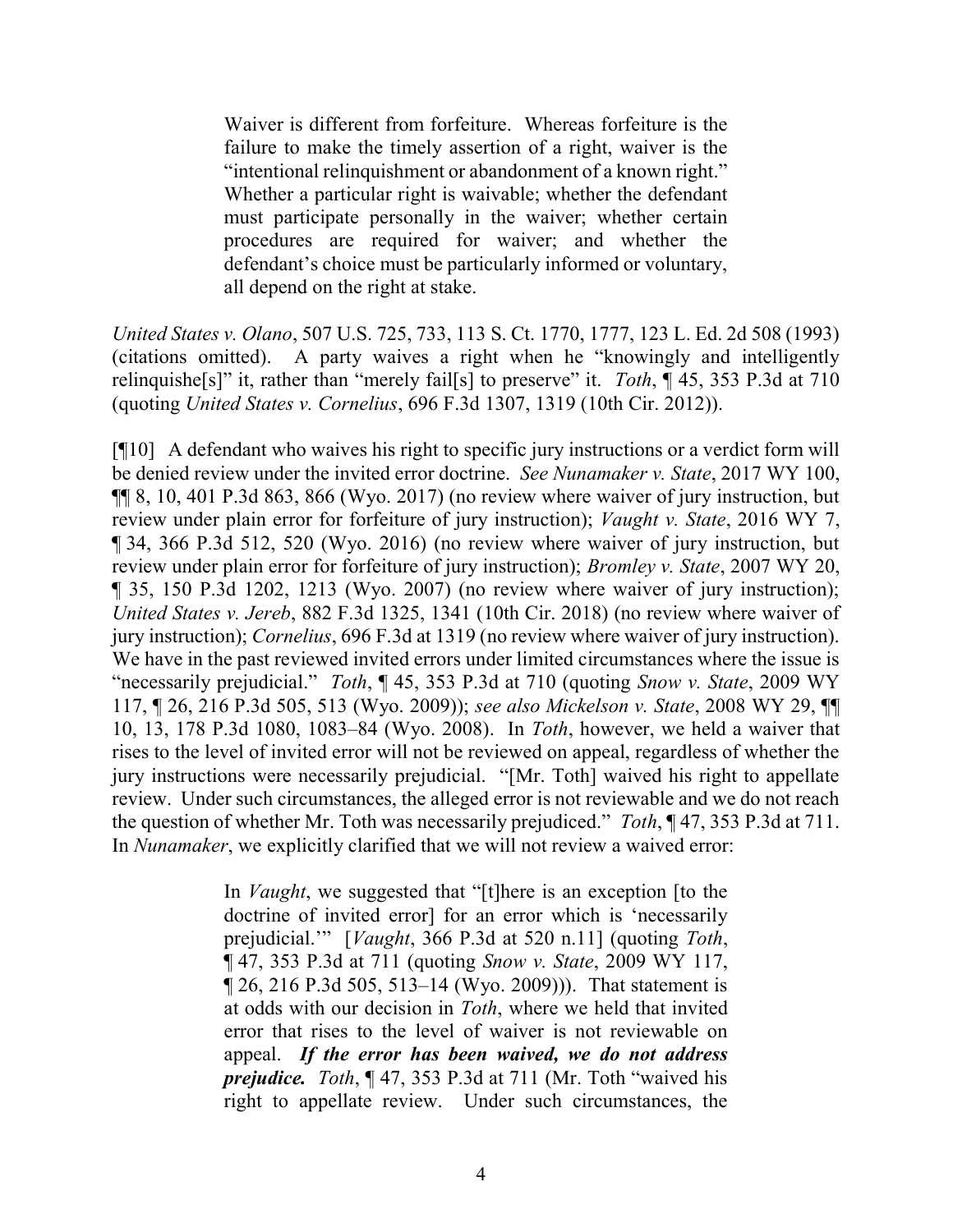alleged error is not reviewable and we do not reach the question of whether Mr. Toth was necessarily prejudiced."). Prejudice remains a part of the plain error analysis where the invited error was "forfeited" rather than "waived."

Nunamaker, ¶ 11, 401 P.3d at 867 n.3 (emphasis added).

[¶11] Here, defense counsel's objections raised the same complaint Mr. Jackson now urges on appeal. At the jury instruction conference, the parties and the district court discussed the jury instructions and the verdict form together. The Description Issue was a single problem appearing in both documents and could have been resolved with changes to the jury instructions, the verdict form, or both. The State offered to add language to the jury instructions to clarify the location of each offense. Defense counsel balked, claiming it was the verdict form that should contain more specificity. The district court directed the parties to offer a solution that would resolve the Description Issue. Defense counsel returned with jury instructions that did not solve the Description Issue and did not offer any amendments to the verdict form. The record demonstrates Mr. Jackson knew the basis for his current claims and offered revisions that were accepted and knowingly allowed matters to proceed. In other words, Mr. Jackson affirmatively waived the Description Issue. Under the invited error doctrine, "[w]e reject attempts by a defendant to turn a trial strategy into an appellate error." Toth, ¶ 45, 353 P.3d at 710 (quoting Ortiz v. State, 2014) WY 60, ¶ 81, 326 P.3d 883, 899 (Wyo. 2014)). Mr. Jackson created the very situation he now asks us to review—he invited the error. We decline to address the Description Issue waived below.

### II. Was the evidence sufficient to convict Mr. Jackson of first-degree sexual abuse beyond a reasonable doubt on Count I?

[¶12] In Mr. Jackson's second argument, he argues that the district court erred when it denied his motion for judgment of acquittal on Count I due to insufficient evidence. When reviewing a motion for judgment of acquittal, "we examine and accept as true the evidence of the prosecution together with all logical and reasonable inferences to be drawn therefrom." Foltz v. State, 2017 WY 155, ¶ 10, 407 P.3d 398, 401 (Wyo. 2017) (quoting Bruce v. State, 2015 WY 46, ¶ 52, 346 P.3d 909, 926 (Wyo. 2015)). "As a practical matter, the standard of review for denial of a motion for judgment of acquittal is the same as that used when an appeal claims insufficient evidence to convict." Foltz,  $\parallel$  10, 407 P.3d at 401.

[¶13] Although Mr. Jackson challenges the denial of his motion for judgment of acquittal, he is arguing the evidence was insufficient to sustain his conviction. See Foltz,  $\parallel$  10, 407 P.3d at 401. Our task is to determine "whether or not the evidence could reasonably support such a finding by the factfinder." *Id.* (quoting *Hill v. State, 2016 WY 27,* 13, 371 P.3d 553, 558 (Wyo. 2016)). In doing so, we defer to the jury "and assume they believed only the evidence adverse to the defendant since they found the defendant guilty beyond a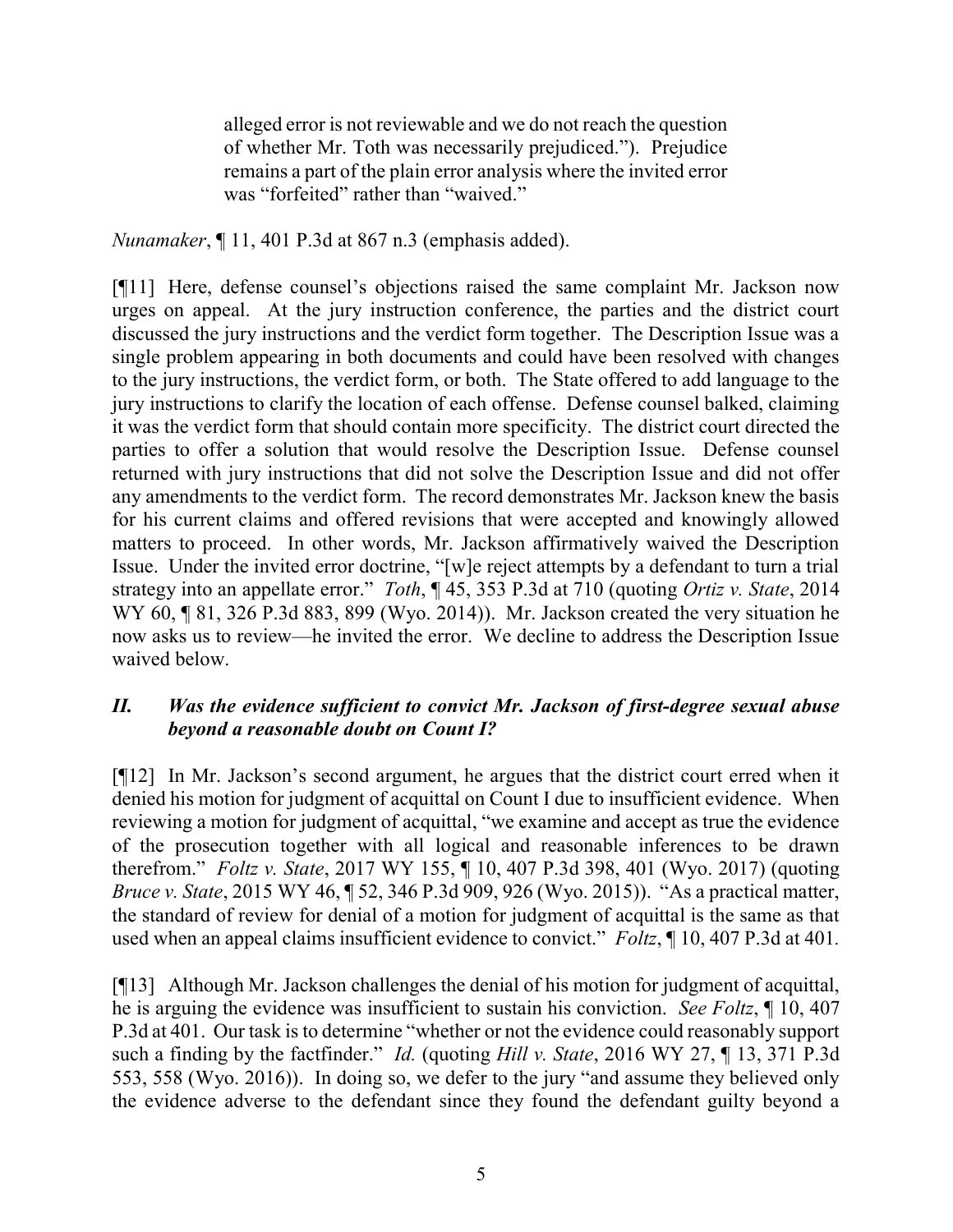reasonable doubt." Foltz, ¶ 10, 407 P.3d at 401–02 (quoting *Oldman v. State*, 2015 WY 121, ¶ 5, 359 P.3d 964, 966 (Wyo. 2015)).

[¶14] To convict Mr. Jackson beyond a reasonable doubt, the jury needed to find that Mr. Jackson inflicted "sexual intrusion" on A.D. by sexual intercourse, pursuant to Wyo. Stat. Ann. § 6-2-314. The jury also needed to find that A.D. was "under the age of thirteen" and that Mr. Jackson was sixteen years or older at the time of the sexual intrusion.

[¶15] Mr. Jackson submits that the State presented insufficient evidence to establish that Mr. Jackson penetrated A.D., insufficient evidence to show that Mr. Jackson did so "for the purposes of sexual arousal, gratification or abuse," and insufficient evidence that Mr. Jackson was at least sixteen years old at the time of the incident. We reject each of these arguments in turn.

[¶16] First, A.D. testified repeatedly that "[Mr. Jackson] put his privates to mine" on the bed in the motel room. She also drew a picture of Mr. Jackson's privates for the jury at trial. The SANE nurse testified that A.D. told her that Mr. Jackson laid her down, spread her legs apart, and that "his private parts touched my private parts here, in, out, this." In Pryor, we have repeatedly stated:

> that sexual intercourse is accomplished in a legal sense if there is the slightest penetration of the genital organs of the female by the sexual organ of the male. To sustain a conviction for unlawful sexual intrusion, it is not necessary that the vaginal cavity be fully entered. Rather, it is sufficient if there is entry of the male organ into the labia or vulva.

Pryor v. State, 2009 WY 95, ¶ 9, 212 P.3d 635, 637 (Wyo. 2009) (internal citations omitted). The State needed to prove only that there was the *slightest penetration* of A.D.'s genital organs to establish sexual intrusion by sexual intercourse. Id. Taking the evidence in the light most favorable to the State, we find that a reasonable jury could have been convinced beyond a reasonable doubt that sexual intrusion by sexual intercourse occurred during the charged dates.

[¶17] Next, Mr. Jackson argues that there was no evidence that he performed the alleged sexual intrusion by sexual intercourse for purposes of "sexual gratification." The meaning of sexual intrusion is:

> (A) Any intrusion, however slight, by any object or any part of a person's body, except the mouth, tongue or penis, into the genital or anal opening of another person's body if that sexual intrusion can reasonably be construed as being for the purposes of sexual arousal, gratification or abuse; or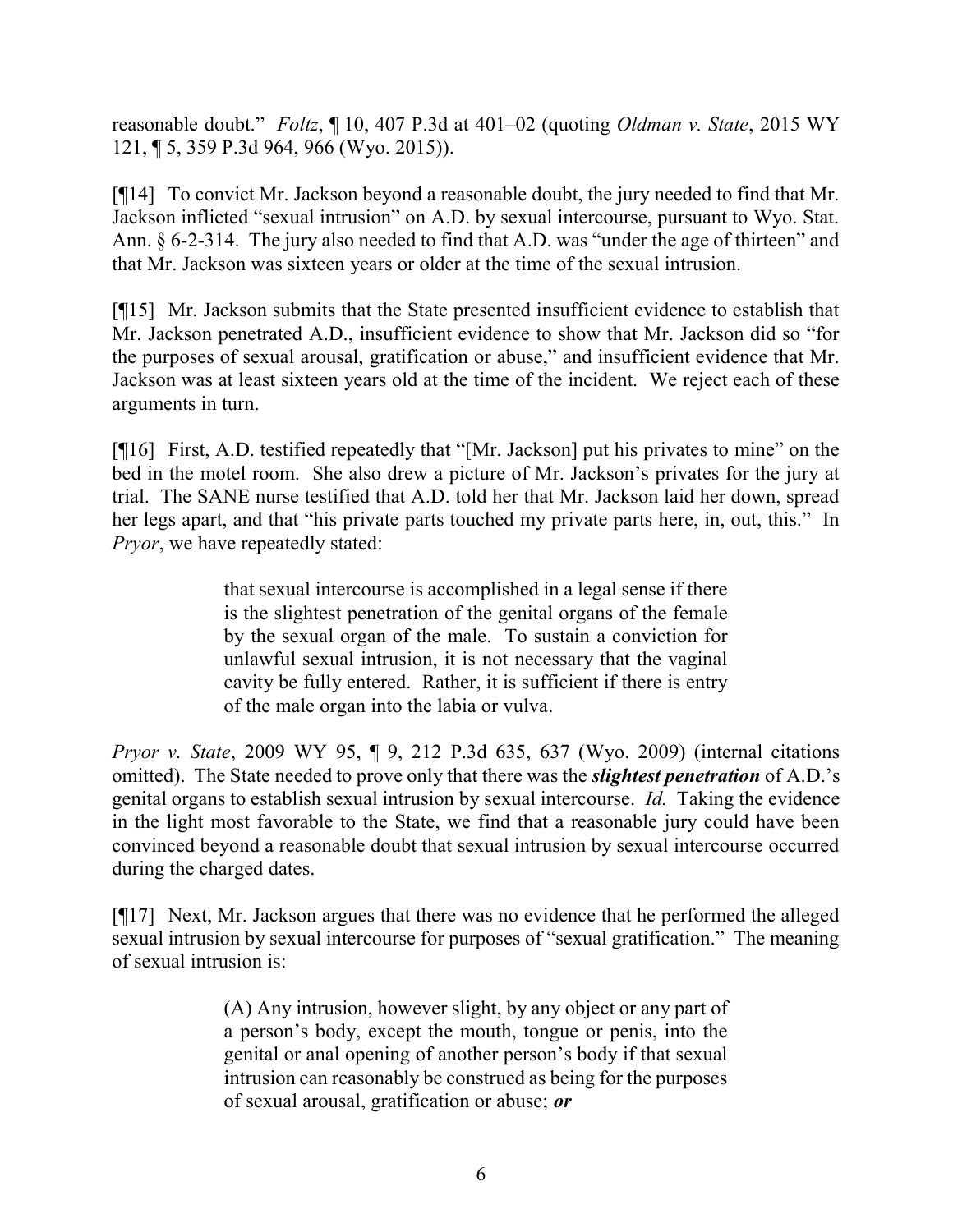(B) Sexual intercourse, cunnilingus, fellatio, analingus or anal intercourse with or without emission.

Wyo. Stat. Ann. § 6-2-301(vii) (LexisNexis 2017) (emphasis added). Proof of intrusion "for the purposes of sexual arousal or gratification" is not required under subsection B. Mr. Jackson's contention that the evidence was insufficient to prove purpose is without merit.

[¶18] Finally, Mr. Jackson briefly contends that the State failed to prove that he was sixteen years or older at the time of the alleged sexual abuse. However, A.D.'s mother testified that at the time of trial, Mr. Jackson was twenty-nine years old. The jury could and clearly did rely on this testimony. We conclude that the State presented sufficient evidence for the jury to conclude that sexual intrusion by sexual intercourse occurred as charged in Count I.

## III. Was Mr. Jackson denied a fair trial because of ineffective assistance of counsel?

[¶19] Mr. Jackson contends trial counsel was ineffective and acted "outside the wide range of professionally competent assistance." Strickland v. Washington, 466 U.S. 668, 690, 104 S. Ct. 2052, 2066, 80 L. Ed 2d 674 (1984). He argues the failure to cross-examine A.D. and to call Mr. Jackson to testify in his own defense constitute ineffective assistance. We reject both arguments.

### A. Standard of Review

[¶20] Mr. Jackson's claim of ineffective assistance of counsel "involve[s] mixed questions of law and fact" and is "review[ed] de novo." Bruckner v. State, 2018 WY 51, ¶ 12, 417 P.3d 178, 181 (Wyo. 2018). "When reviewing a claim of ineffective assistance of counsel, the paramount determination is whether, in light of all the circumstances, trial counsel's acts or omissions were outside the wide range of professionally competent assistance." Barkell v. State, 2002 WY 153, ¶ 9, 55 P.3d 1239, 1242 (Wyo. 2002) (citations omitted). In evaluating the effectiveness of counsel, we begin with "a strong presumption that counsel rendered adequate assistance and made all significant decisions in the exercise of reasonable professional judgment." *Id.*; see also Herdt v. State, 891 P.2d 793, 796 (Wyo. 1995).

 $[$ [[21] This Court has adopted the familiar standard set forth in Strickland v. Washington for determining whether a criminal defendant has received effective assistance of counsel:

> First, the defendant must show that counsel's performance was deficient. This requires showing that counsel made errors so serious that counsel was not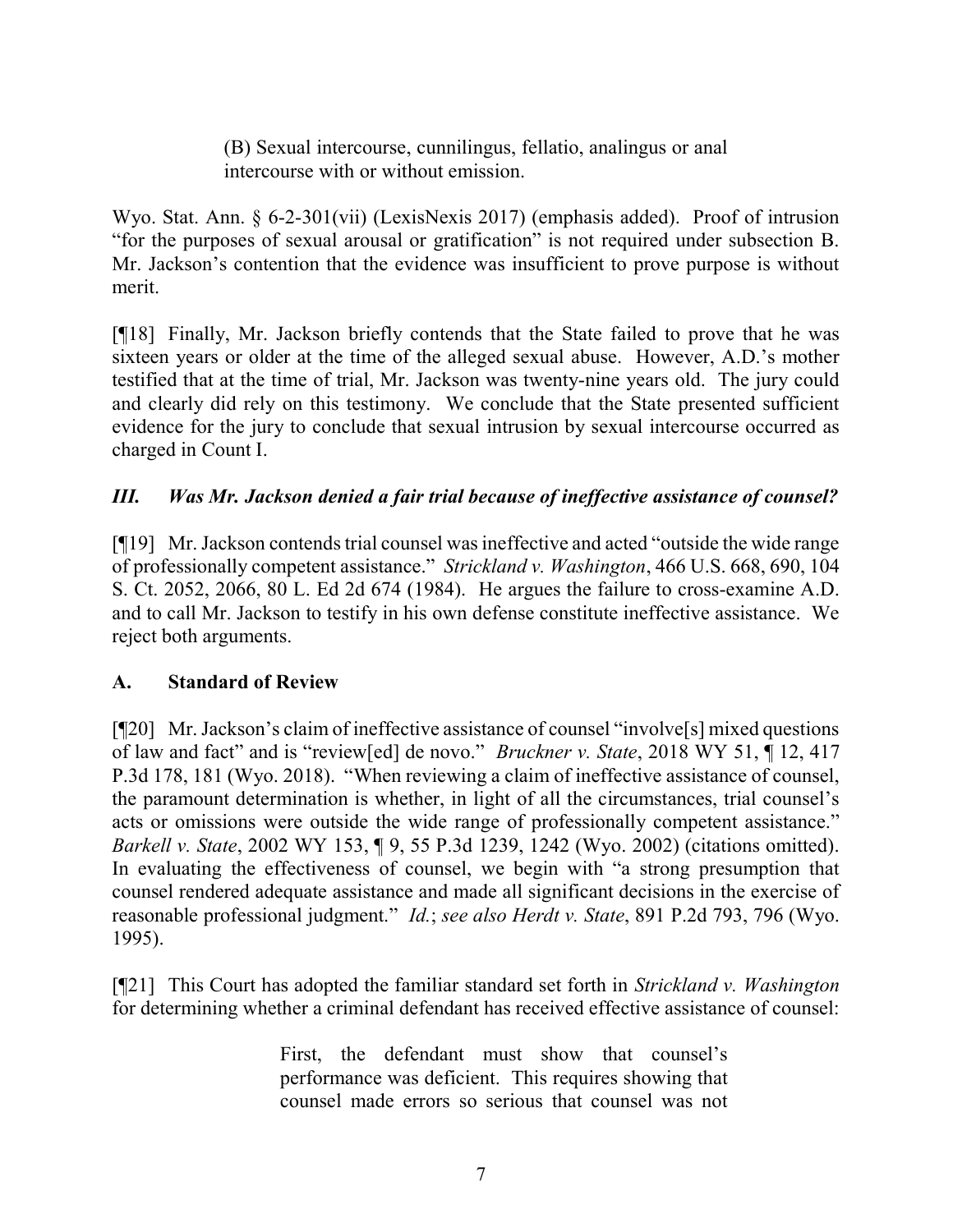functioning as the "counsel" guaranteed the defendant by the Sixth Amendment. Second, the defendant must show that the deficient performance prejudiced the defense. This requires showing that counsel's errors were so serious as to deprive the defendant of a fair trial, a trial whose result is reliable. Unless a defendant makes both showings, it cannot be said that the conviction or death sentence resulted from a breakdown in the adversary process that renders the result unreliable.

Bruckner, ¶ 14, 417 P.3d at 181 (quoting Strickland, 466 U.S. at 687, 104 S. Ct. at 2064).

# B. Cross-Examination

[¶22] Mr. Jackson filed a motion for a new trial under W.R.A.P. Rule 21. At the W.R.A.P. Rule 21 hearing, Mr. Jackson's counsel<sup>2</sup> testified her failure to review all the supporting evidence regarding A.D. adversely affected her decision to forego cross-examination.

[¶23] This Court does not evaluate counsel's efforts with the benefit of hindsight, but "attempt[s] to reconstruct the circumstances which existed during the trial counsel's challenged conduct and evaluate the performance from his perspective." *Barkell*, 1 20, 55 P.3d at 1244. Ultimately, co-counsel made the strategic decision not to cross-examine A.D. based on her belief it would serve no fundamental advantage. ("I thought that was a good strategy, and I also agreed to release the child from the subpoena.") In fact, she believed cross-examination was potentially detrimental to the defense. This rationale demonstrates that trial counsel thoroughly considered a cross-examination of the victim and ultimately decided not to conduct it. We find that trial counsel's decision not to cross-examine A.D. was part of the defense's "sound trial strategy," which we will not second-guess. See Dickeson v. State, 843 P.2d 606, 609 (Wyo. 1992).

[¶24] Further, Mr. Jackson presents no evidence that failure to cross-examine A.D. prejudiced him or would have changed the outcome of the case. See Proffit v. State, 2008 WY 114, ¶ 33, 193 P.3d 228, 241 (Wyo. 2008). "Speculation as to how the crossexamination could have been conducted differently does not meet the Strickland test for ineffective assistance." Barkell, ¶ 23, 55 P.3d at 1244.

# C. Failure to Testify

 $\overline{a}$ 

<sup>&</sup>lt;sup>2</sup> Mr. Jackson's defense team consisted of two attorneys—lead counsel and co-counsel. Co-counsel became involved later in the case, when she was approached to perform the cross-examination of A.D. Co-counsel's role expanded beyond the cross-examination of A.D., and she went on to prepare an opening statement and perform other cross-examinations at trial. She then represented Mr. Jackson at sentencing.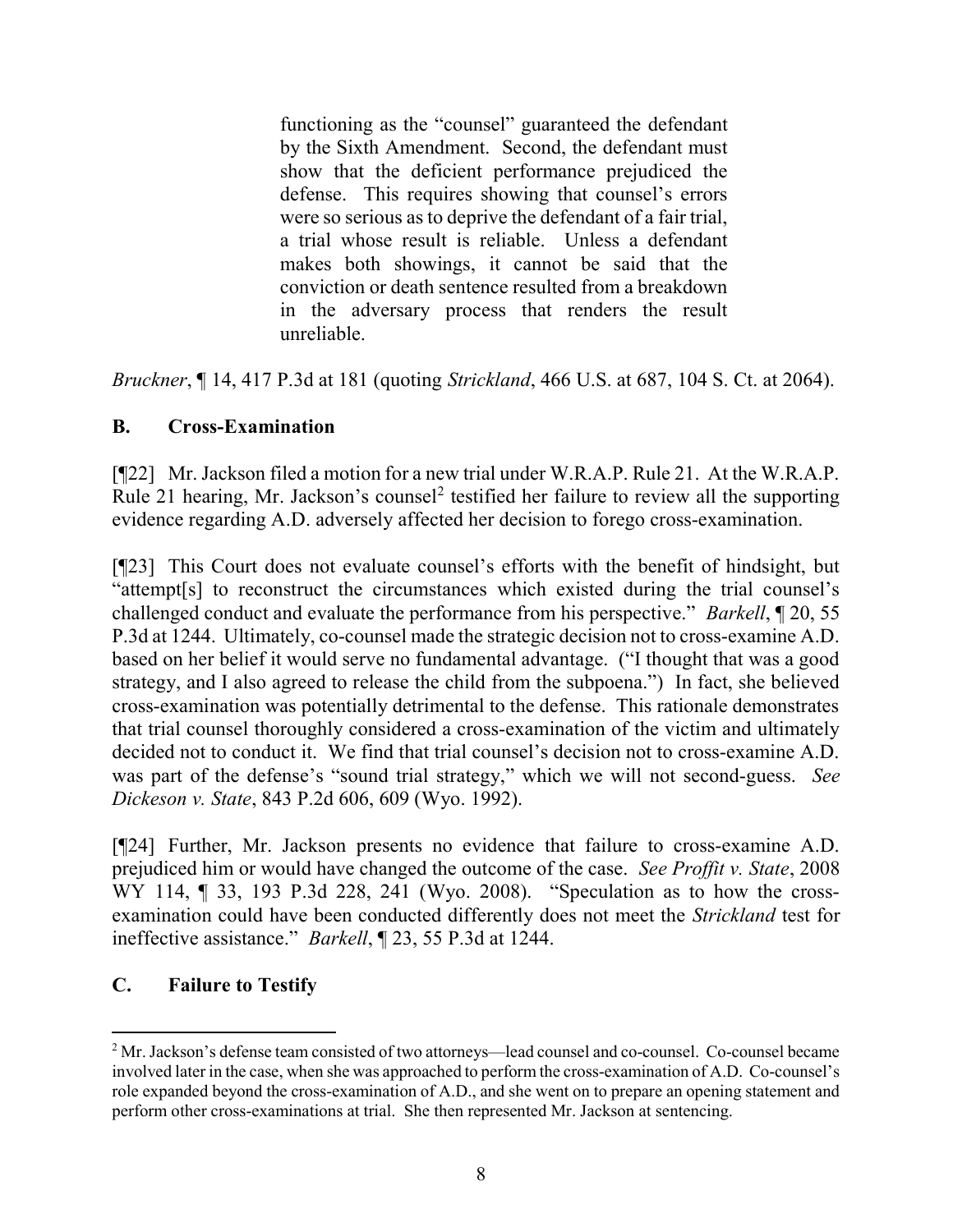[¶25] Mr. Jackson also argues that counsel's failure to call him to testify amounts to ineffective assistance. A defendant's decision whether or not to testify is a constitutionallyprotected right. Herdt, 891 P.2d at 797. Both the trial court and the defendant's attorney should ensure that the defendant has been apprised of his right to take the stand and the effects that may stem from his knowing and voluntary decision to remain silent. Mebane v. State, 2012 WY 43, ¶ 16, 272 P.3d 327, 329 (Wyo. 2012).

[¶26] The district court advised Mr. Jackson of his right to testify throughout the course of these proceedings—including at his initial appearance, at his arraignment, and during trial. Mr. Jackson's responses reflect that he understood and knowingly waived his right to testify in his own defense. Trial counsel repeatedly discussed with Mr. Jackson his right to testify.<sup>3</sup> Further, the district court questioned Mr. Jackson a final time at the close of the jury instruction conference:

> THE COURT: Mr. Jackson? THE DEFENDANT: Yes, sir. THE COURT: You've heard what's been said. They -- and you had right to testify, put on a defense, and they stood up on your behalf and said you didn't want to; is that correct? THE DEFENDANT: That is correct, sir. THE COURT: And you knew you could have? THE DEFENDANT: Yes, sir. THE COURT: If you had testified, you would be treated as any other witness. THE DEFENDANT: Of course. THE COURT: And his confidence in that regard, even though those answers were brief, convince the Court that there is enough of a record as to a knowing and voluntary waiver.

Later, at the W.R.A.P. Rule 21 hearing, Mr. Jackson reiterated that it was his choice not to testify at trial.

[¶27] The record indicates that Mr. Jackson understood the consequences of waiving the right to testify. He "voluntarily, knowingly and intelligently waived that right after consideration of a number of factors and discussion with counsel and the district court." Barker v. State, 2006 WY 104, ¶ 28, 141 P.3d 106, 116 (Wyo. 2006) (citing Burgos-Seberos v. State, 969 P.2d 1131, 1135 (Wyo. 1998)). We defer to Mr. Jackson's decision not to testify. See Herdt, 891 P.2d at 796.

[¶28] Even if trial counsel was deficient in advising Mr. Jackson not to testify, the second prong of the Strickland test requires a showing of prejudice. Dickeson, 843 P.2d at 609

 $\overline{a}$ 

<sup>&</sup>lt;sup>3</sup> Both lead counsel and co-counsel discussed this issue with Mr. Jackson.